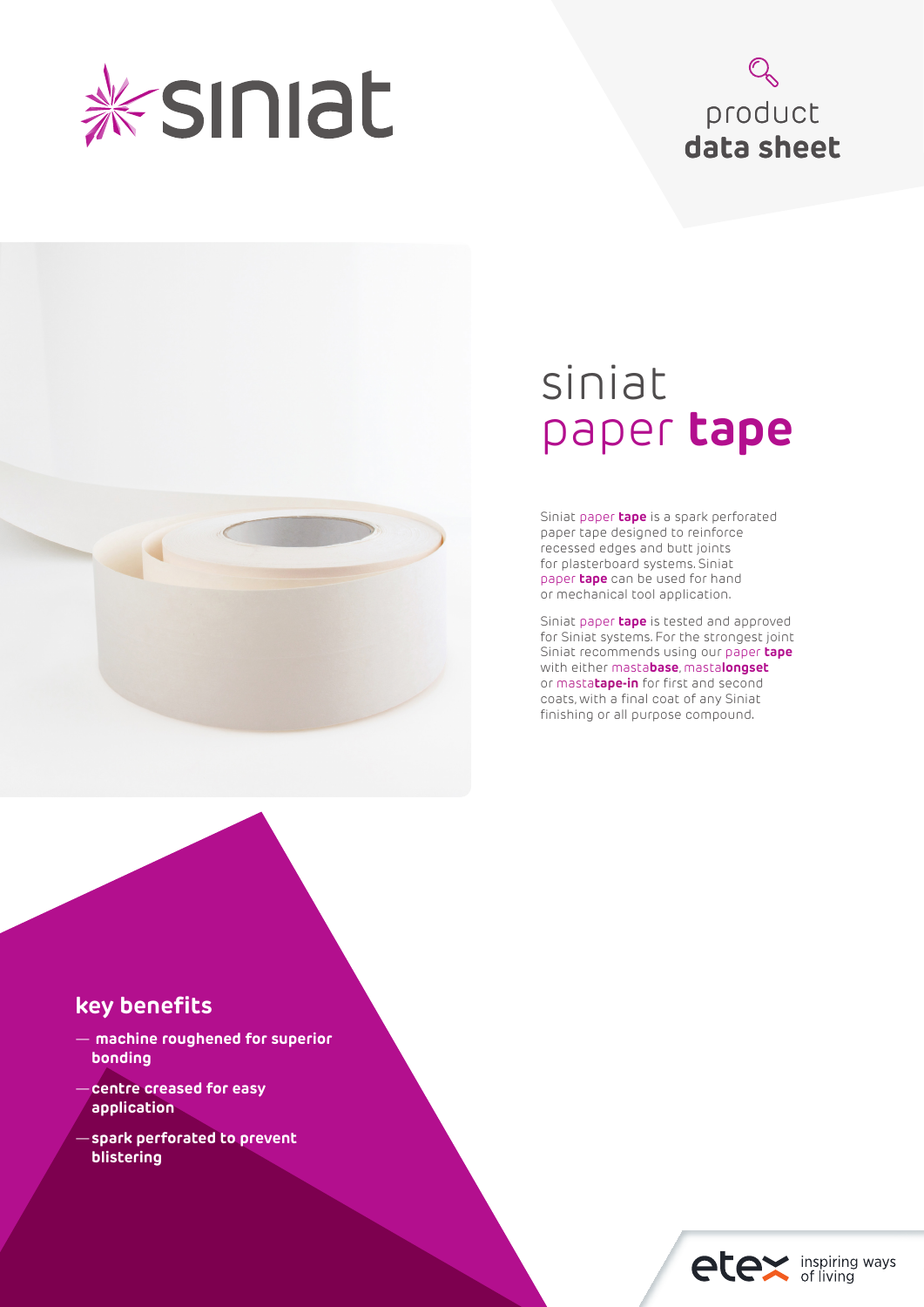

# **product information**

| size             | 76 m roll, 153 m roll                                                                  |
|------------------|----------------------------------------------------------------------------------------|
| perforation type | spark perforated                                                                       |
| material         | machine roughened paper                                                                |
| system usage     | joints and internal corners of all systems including fire rated, wet area and standard |
| colour           | white                                                                                  |

## **performance**

#### **Strength**

Made from special paper providing greater tensile strength to prevent tearing, wrinkling or stretching. Provides a strong joint.

#### **Bonding**

Machine roughened paper for superior bond generation.

#### **Ease of use**

Precision made centre crease for easy application.

#### **Efficient**

Can be used with mechanical tools for fast and efficient tape application.

#### **Compatible**

Compatible with all Siniat jointing compounds.

# **application**

Paper tape must be used in fire rated and wet area systems. Siniat recommends the use of paper **tape**  for all applications to create the strongest joint.

Siniat paper **tape** is designed to be used by both hand and automatic tool application. Siniat paper **tape** is used in combination with compound to joint plasterboard walls and ceilings. All joints must be evenly finished with compounds and lightly sanded to remove tool marks and ridges prior to decoration.

Level 4 Finish and Level 5 Finish must use the 'Three Coat Jointing System' for all joints. Internal corners only require a Bedding Coat and a Finish Coat.

A 'Three Coat Jointing System' consists of a Bedding Coat, a Second Coat and a Finish Coat of compound.

masta**lite** or masta**line** may be used as an alternative to masta**tape-in** for the second coat. Setting cements like masta**base** and masta**longset** must not be applied over air drying compounds.

#### **Optimise product performance by:**

Storing in closed cartons at normal room temperature in an enclosed dry area. Maintaining a minimum 10ºC working temperature during application and drying. Maintain appropriate ventillation to avoid excess moisture.

#### **FIGURE 10 Minimum Coat Widths**





<sup>\*</sup> Fill recess completely Recessed Joint and back-blocked Butt Joints Butt Joint made over a framing member